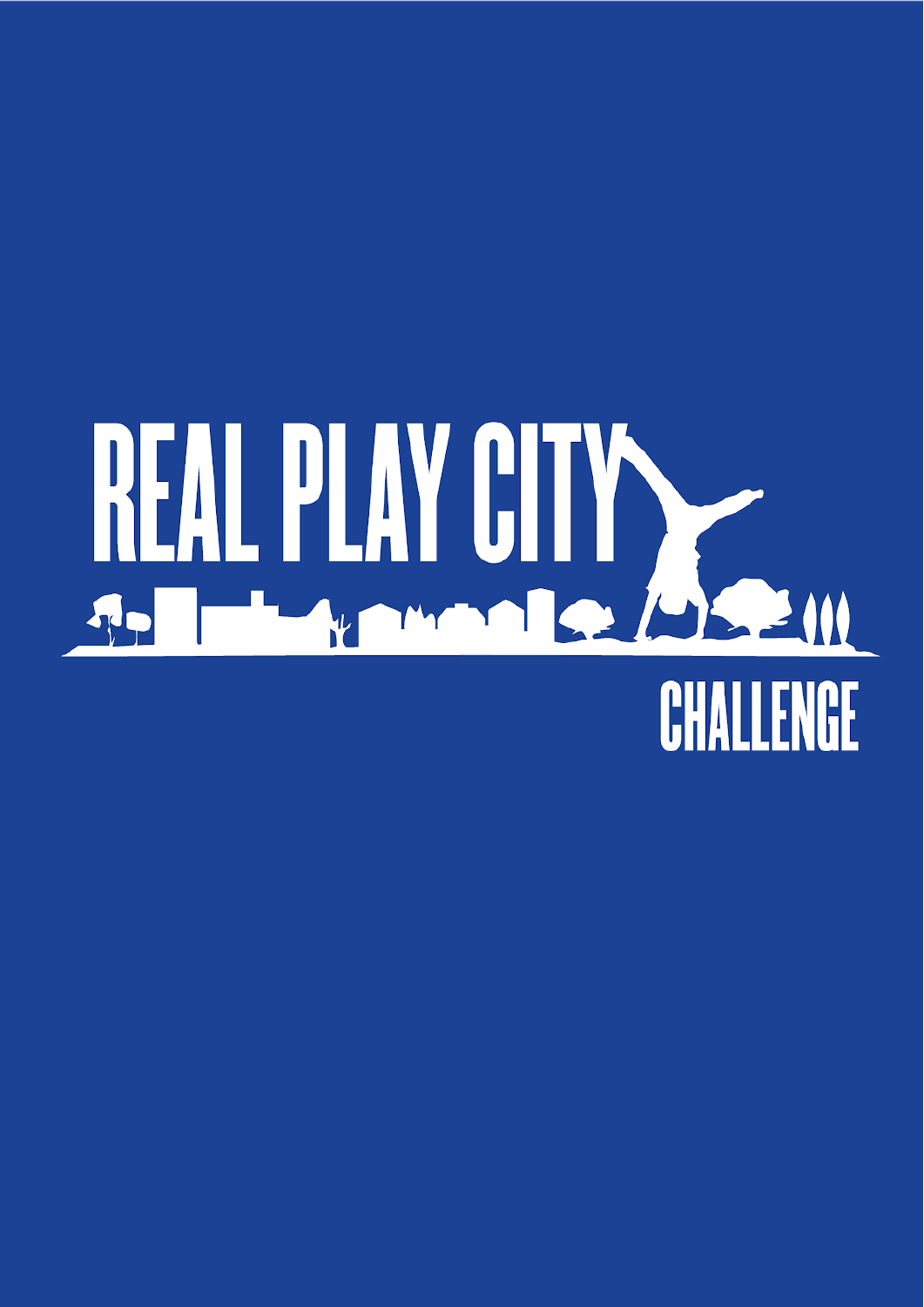## EAL PLAY CITY K 521 CHALLENGE

**OPEN CALL Terms & Conditions** 07.09.2020

۰

1

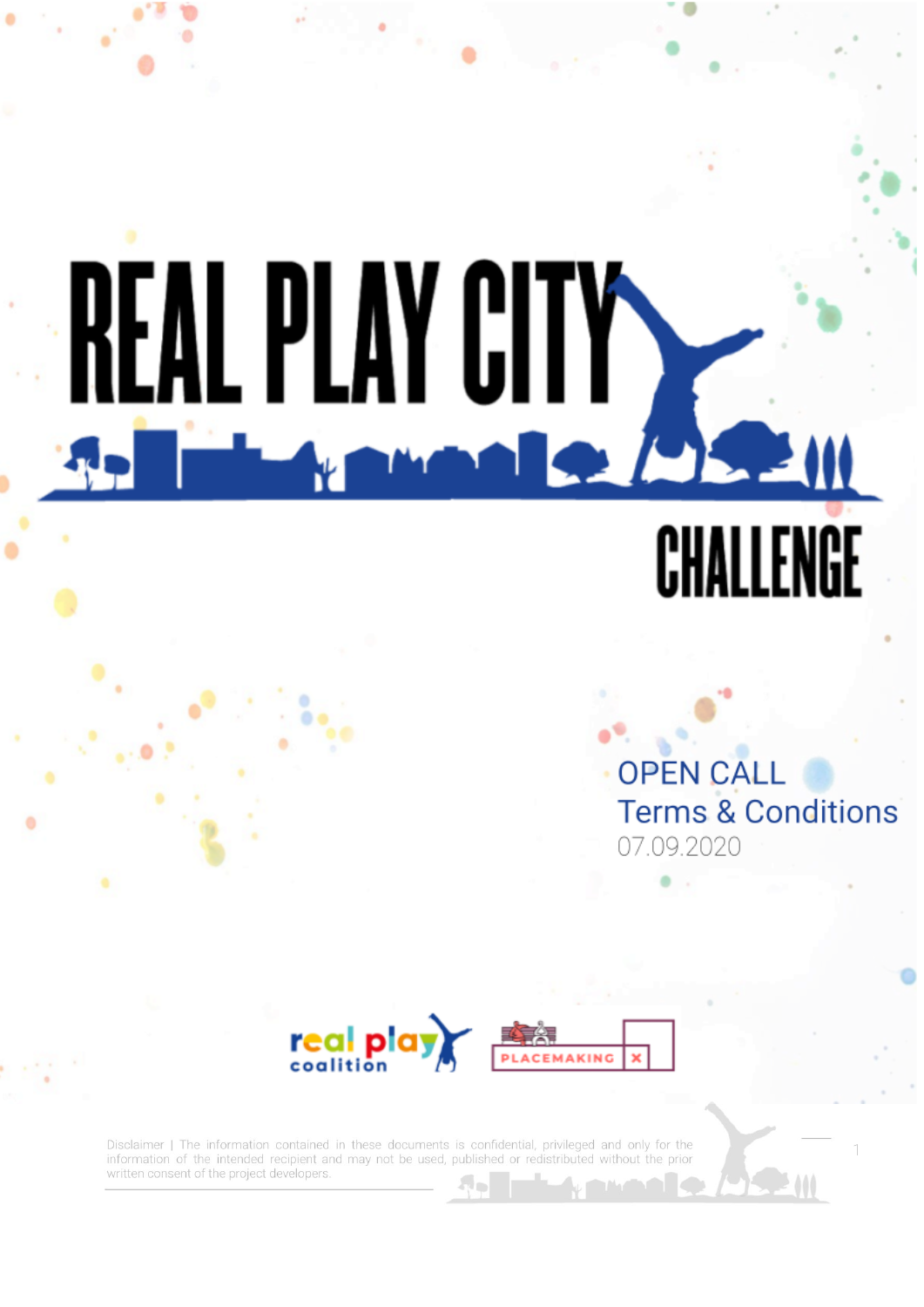#### CONTENT

| 3                       |
|-------------------------|
| 3                       |
| 5                       |
| 5                       |
| 7                       |
| $\overline{\mathbf{z}}$ |
| 8                       |
| 11                      |
| 13                      |
| 13                      |
| 15                      |
| 16                      |
| 16                      |
| 16                      |
| 17                      |
|                         |

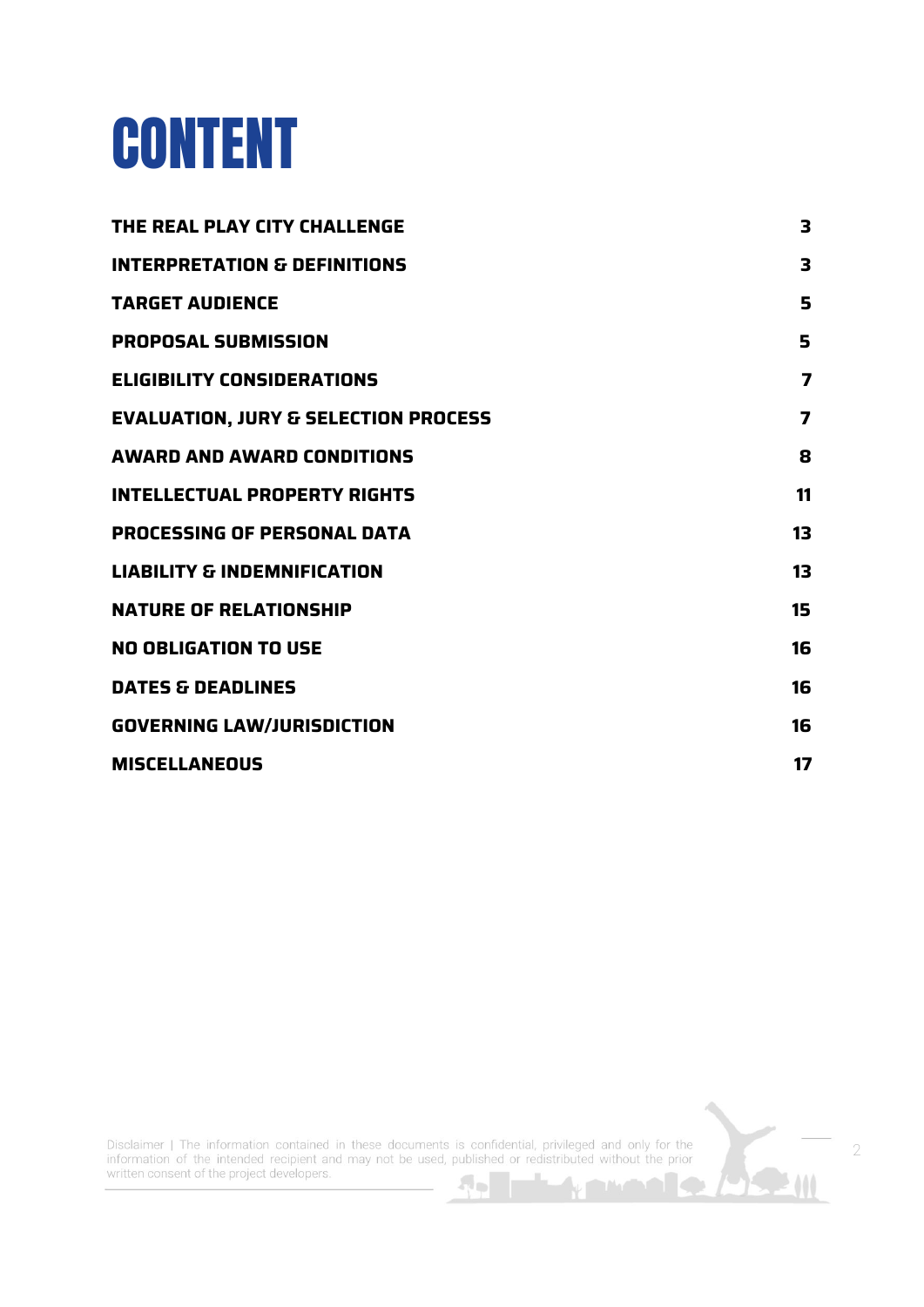### <span id="page-3-0"></span>THE REAL PLAY CITY CHALLENGE

#### **TERMS & CONDITIONS FOR PLACEMAKERS**

*Play is essential for children to thrive now and in the future, but many urban environments lack opportunities or a city-wide strategy for play!*

The Real Play City Challenge ("The Challenge" or "RPCC") is a partnership between the Real Play Coalition and PlacemakingX ("The Organisers"). This initiative is aimed to support, promote and share initiatives that have potential to (i) inspire more cities, placemakers, urban planners, real estate developers and other stakeholders to take action in child-friendly, safe and playful urban practices (ii) optimise, integrate and disseminate international knowledge and experience to strengthen child-friendly, safe and playful urban practice (iii) enhance impact by catalysing, replicating and scaling child-friendly, safe and playful initiatives in different contexts around the globe.

These terms and conditions are binding rules for the parties and will govern "Participants" and "Organisers" engagement in the Open Call, and later that of "The Winners" and "The Organisers". The Open Call and terms of use of the RPCC website are understood as incorporated by reference to these Terms and Conditions. By submitting an application, Applicants are deemed to have understood and accepted these Terms and Conditions and confirm their availability to attend the events in the timeline set in the open call.

#### <span id="page-3-1"></span>INTERPRETATION & DEFINITIONS

These Terms and Conditions are not to be construed in favour or against either of Participants or the Organisers and the Affiliates and are to be construed in accordance with the fair meaning of its language. Use of the words "for example" "such as" or "include" are not words of limitation.

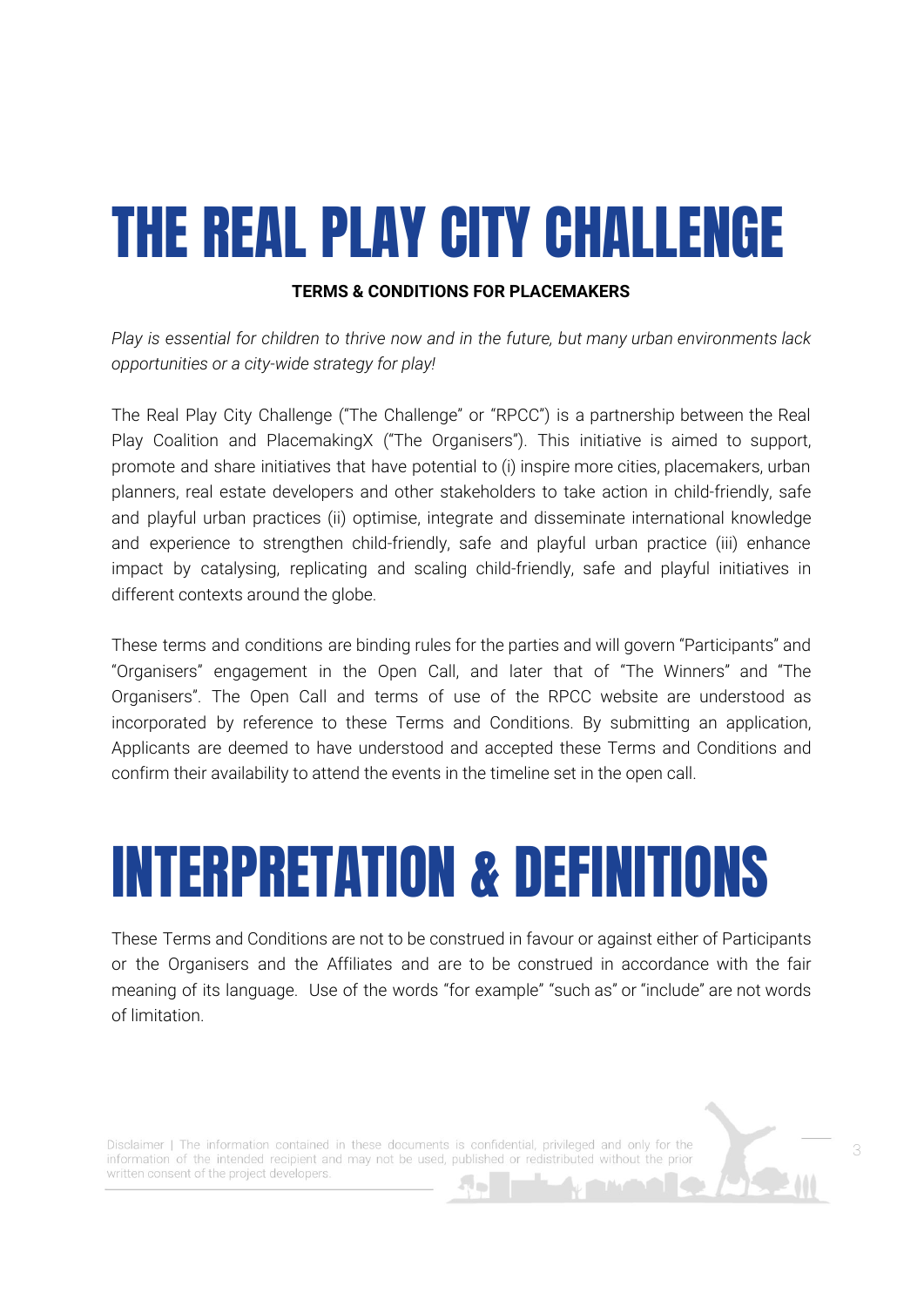Unless otherwise agreed within the context, the following terms herein shall have the following meanings:

- **Affiliates** mean all current members of the Real Play Coalition (Ingka Group (IKEA), The Lego Foundation, ARUP, National Geographic, and UNICEF) and all current members of PlacemakingX for this challenge (STIPO, Huasipichanga and Hannah Wright)
- **Award** means the prize given to the Winners which comprise a monetary sum, and access to a digital series of events and workshops planned for November 2020 by the Organisers to help participants improve their proposals into a scalability proposal.
- **Challenge** means the Real Play City Challenge and all activities related to it.
- **● Final Proposal** means the scalability proposal of the initiative with which Participants entered the Challenge as described in the clause "Award and Award Conditions".
- **Implementation** means the execution of the proposal in accordance with these Terms and Conditions, the Open Call and the guidelines given by the Organisers. It may include, but is not limited to, activities related to the construction of an installation proposed to intervene in a public space as it will be detailed in the scalability proposal presented after attending the series of online sessions.
- **● Main Applicant** [means](https://www.lawinsider.com/dictionary/main-applicant) the person who, either as a single Applicant or as the representative of a coalition of different placemakers, leads an application for the Challenge.
- **The Organisers** mean
	- Ingka Group (IKEA) -on behalf of the Real Play Coalition-. IKEA Retail Services AB, a Swedish Limited Company having its registered office at Älmhultsgatan 2, 215 86 Malmö, Sweden, with corporate number 556661-0886.
	- STIPO (as representative of PlacemakingX in the Challenge). STIPO VOF is a private company (vennootschap onder firma), incorporated under the laws of the Netherlands, with its registered office at Gouvernestraat 129-133, 3014 PM, the Netherlands, and registered with the trade register of the Dutch Chamber of Commerce under number 67752209.
- **Open Call for Placamakers** means the publicly-advertised invitation made by "Organisers" to "Placamakers" to submit their proposals. It specifies the requirements needed to take part in the Challenge and the general guidelines for submission.
- **Participant(s)**, placemakers all over the world such as public space activists, planners, designers, developers, social innovators, childhood professionals, schools and community organisations who drive the transformation of public space for and with children and the community. "Participants" and "Applicants" are used interchangeably throughout this text.

4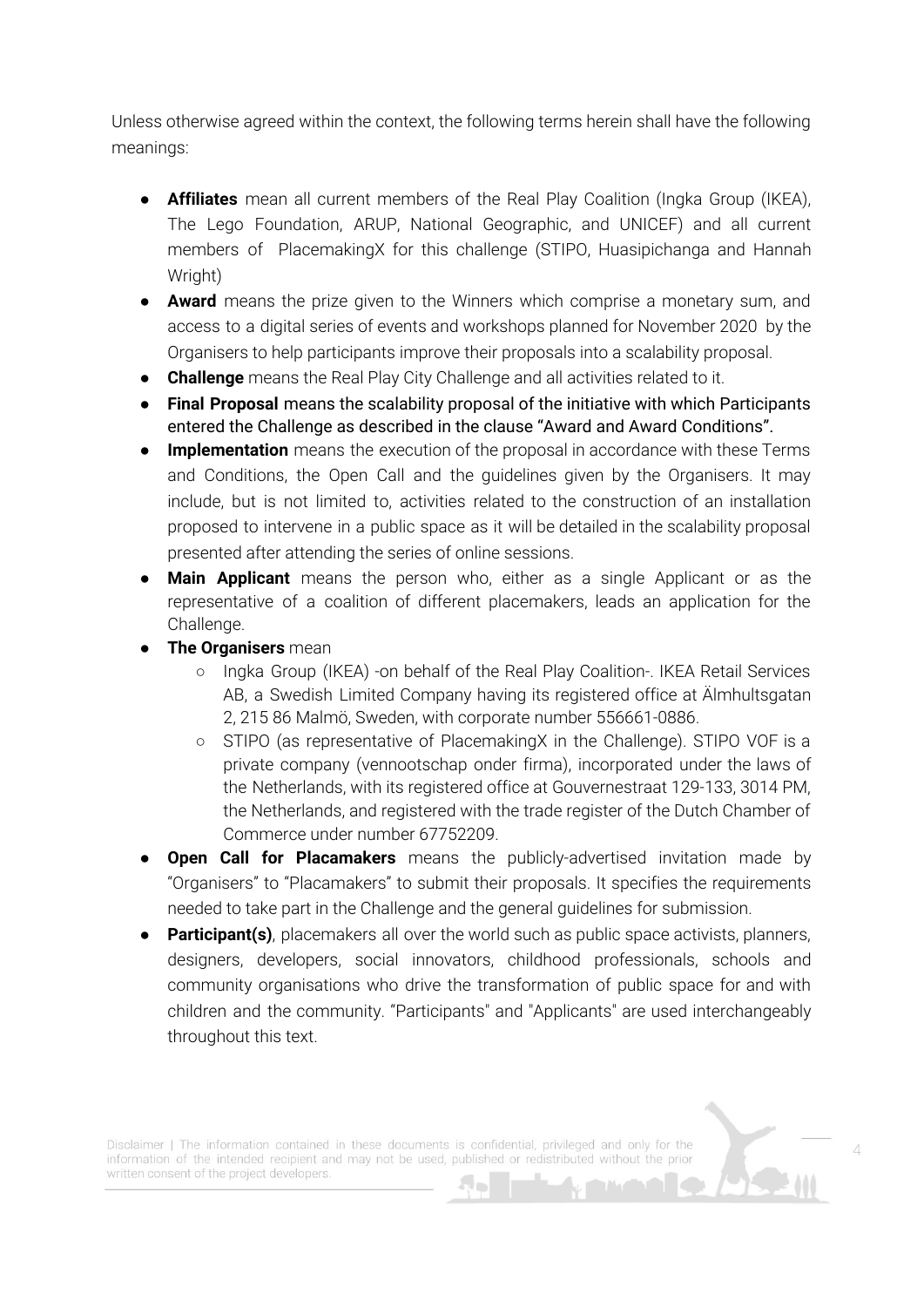- Parties mean The Organisers and the Applicants to the Challenge.
- **PlacemakingX** for the purpose of this Challenge means STIPO VOF, Huasipichanga and Hannah Wright. **Proposal** means the submission made by the participants to participate in the Real Play City Challenge. To be considered as such, the proposal shall comply with all the requirements stated in the Open Call and these Terms and Conditions.
- **RPC** means the Real Play Coalition (Ingka Group (IKEA), The Lego Foundation, ARUP, National Geographic, and UNICEF).
- **● Scalability Proposal** means the upgrade version of a Winner Proposal intended to maximise its impact either locally or internationally. This proposal will be submitted by the Winners after attending the online events arranged by the Organisers.
- **Winner(s)** means any recipient of the award.

#### <span id="page-5-0"></span>TARGET AUDIENCE

The Challenge is open to placemakers such as public space activists, planners, designers, developers, social innovators, childhood professionals, schools and community organisations who drive the transformation of public space for and with children and the community.

Organisers welcome proven concepts that have been successfully implemented with a measurable impact and that have the potential to scale. Particularly, initiatives that (i) brought a powerful impact for children between the age of 0 and 15 (ii) used lighter, quicker, cheaper placemaking principles (iii) were developed and implemented for and with the community, including children, and (iv) have potential to share, learn and develop with international cities in line with the Real Play Coalition Urban Play Framework and the City at Eye Level for Kids Framework.

#### <span id="page-5-1"></span>PROPOSAL SUBMISSION

To participate in the Real Play City Challenge, participants are required to submit an entry form including a PDF submission in a portfolio style as established in the open call. In the entry form, certain personal data will be requested. Each proposal shall specify ONE team member to act as the main contact point. In the proposal, applicants shall mention the names and e-mail addresses of all team members.

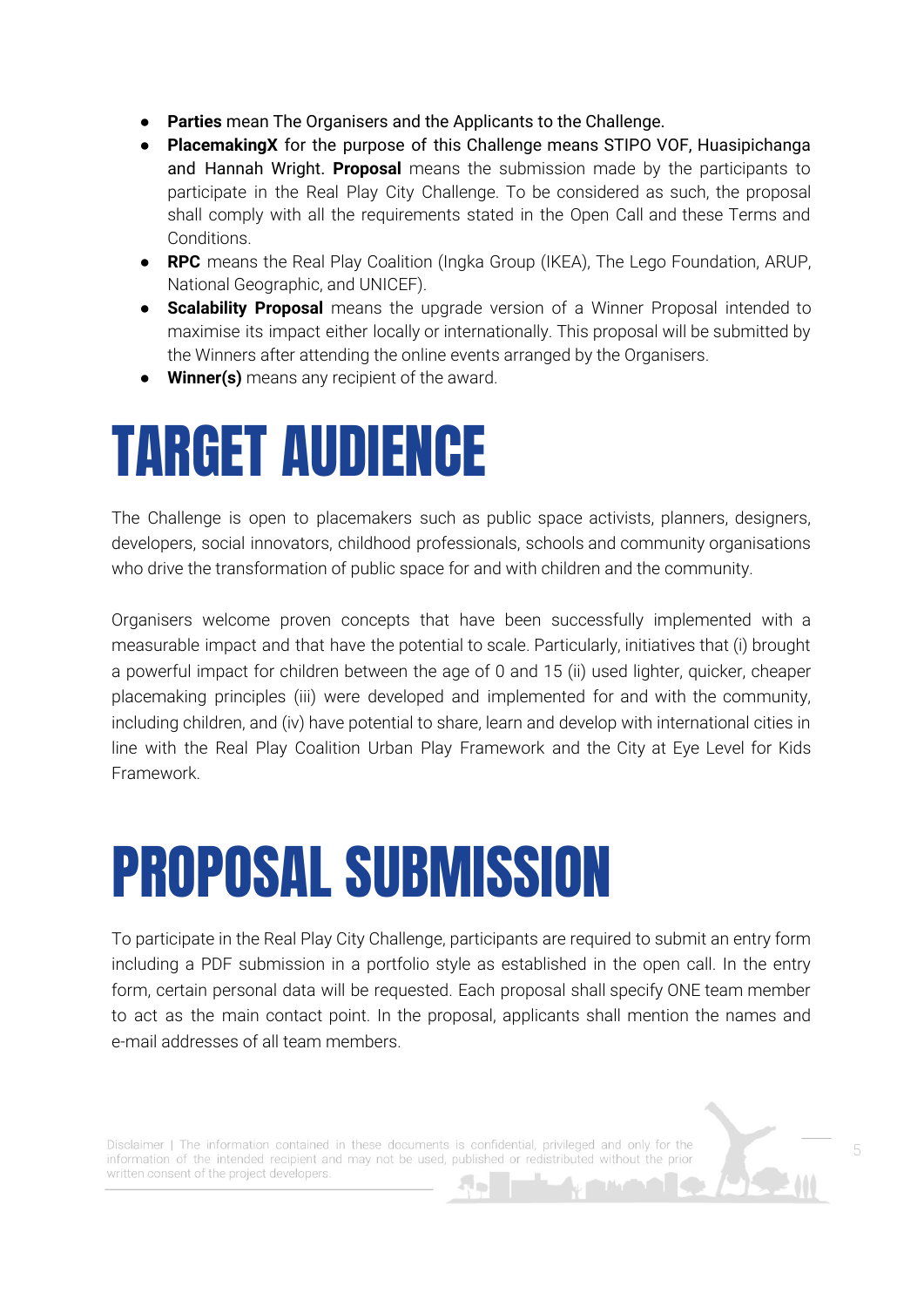Participants can appear as the main applicant in only one proposal. Should the Applicant(s) also collaborate in other proposals, Organizers welcome them to appear as part of the supporting team as long as the other proposals are different and independent initiatives.

The preparation of the application is on the Participants own responsibility. Organisers would not check applications before the deadline for submission nor shall Organisers provide individual feedback before or after submission.

Participants can submit their applications up until and including 04 October 2020 by 23h59 CET. The website's database clock will be the official timekeeper for this Challenge.

Applications cannot be saved to be completed later nor are re-submissions allowed. Hence, once submitted, the proposal cannot be edited. Therefore, Organisers advise applicants to fill in the entry form and upload their proposals only when all the information is collected and the proposal is complete.

Interested applicants can send questions about the open call to [info@realplaycitychallenge.org](mailto:info@realplaycitychallenge.org) from 7 September 2020 to 13 September 2020. Organisers will publish a document available for all participants addressing these questions on 18 September 2020. Questions can only be directed to solve doubts about the open call content and not those related to the content of individual applications.

After successful submission, applicants will receive an email with the acknowledgement of receipt. This acknowledgement will contain basic information about the applicant, their proposal and their submission. The information presented in this mail will serve as further reference and contact. Please note that if the information in the mail is not accurate or you did not receive any mail once submitting the application, participants should contact the Organisers at [info@realplaycitychallenge.org](mailto:info@realplaycitychallenge.org) within the subsequent 24 hours after the closing date of the open call. Later objections will not be taken into consideration.

To be admitted, your Proposal must be:

- 1. Written in English, Spanish or French. If written in Spanish or French, Participants shall attach an English translation of their Proposal. The quality of translation would not affect the score of the application.
- 2. Submitted on due time and via the electronic entry created for this purpose. Applications sent out of time and/or sent by any other means than the electronic entry would not be considered.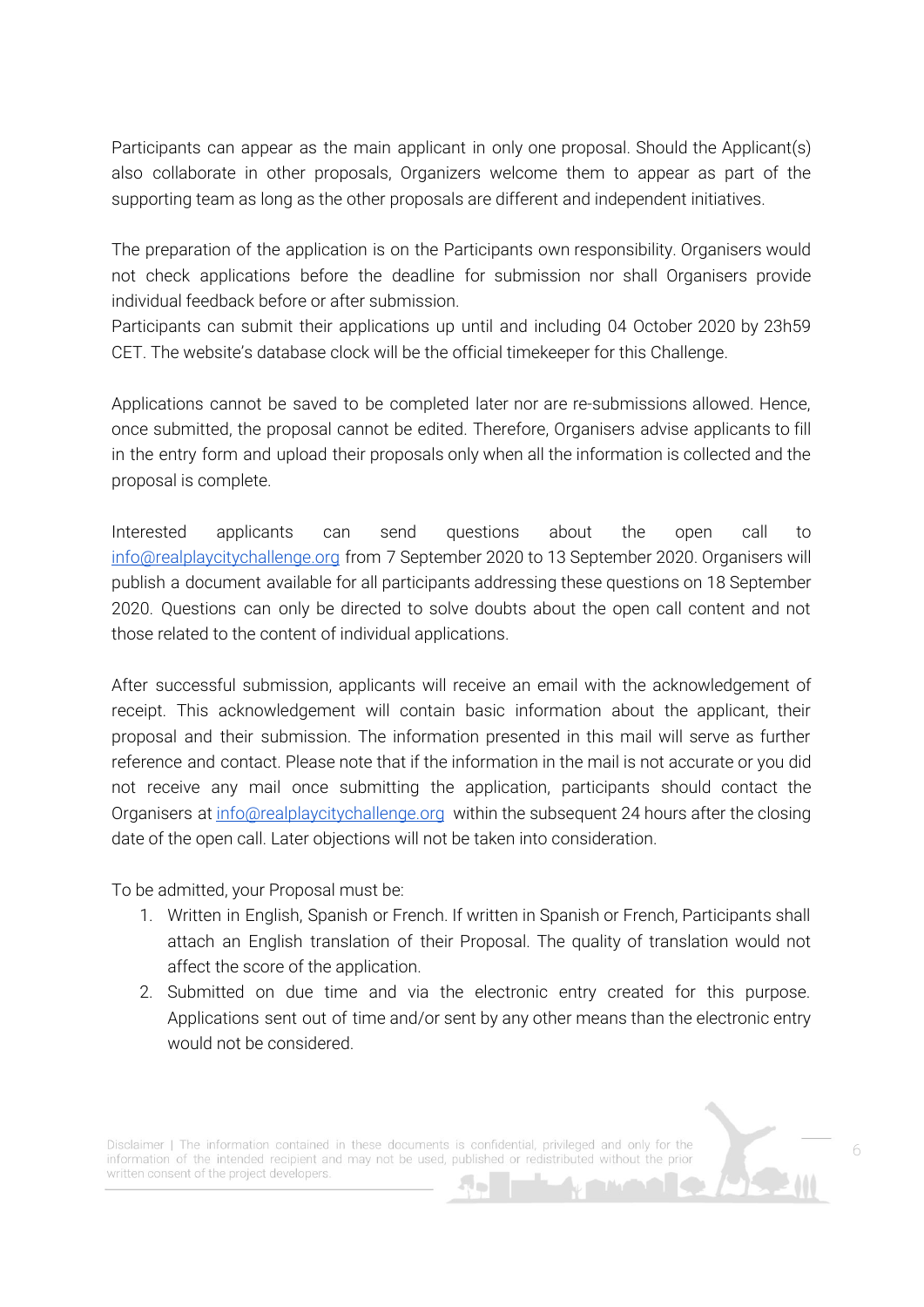- 3. Complete. It will have to be accompanied by all the supporting documents specified in the Open Call and these Terms and Conditions.
- 4. Relate to the topic of the Challenge.
- 5. Stick to the page limits shown in the open call.
- 6. ONLY include images, audio-visuals or similar if the Applicant is entitled to grant the Organisers and the Affiliates license as outlined below under "Intellectual Property Rights"
- 7. NOT include images that are obscene, pornographic, violate children's rights or human rights, or otherwise objectionable images.
- 8. In case an Applicant is applying on behalf of a coalition of placemakers or a legally established organisation, the Applicant shall warrant to have the authorisation to act on behalf of that coalition or organisation.

Organisers are not responsible for any malfunctions due to technical problems and/or overload of the communication line and/or of the application systems; Participants are therefore advised not to wait until the last day before the deadline for submission of Proposals.

#### <span id="page-7-0"></span>ELIGIBILITY CONSIDERATIONS

To be eligible, your Proposal must comply with the requirements and formats detailed in the open call.

Any entry featuring a submission that, in the Organisers' good faith judgment, violates the selection criteria, admissibility or eligibility criteria will be disqualified.

### <span id="page-7-1"></span>EVALUATION, JURY & SELECTION PROCESS

Proposals will be evaluated in three rounds for its technical and strategic performance by a high-profile jury:

Round 1: Successful entry based on eligibility and completion of the Submission.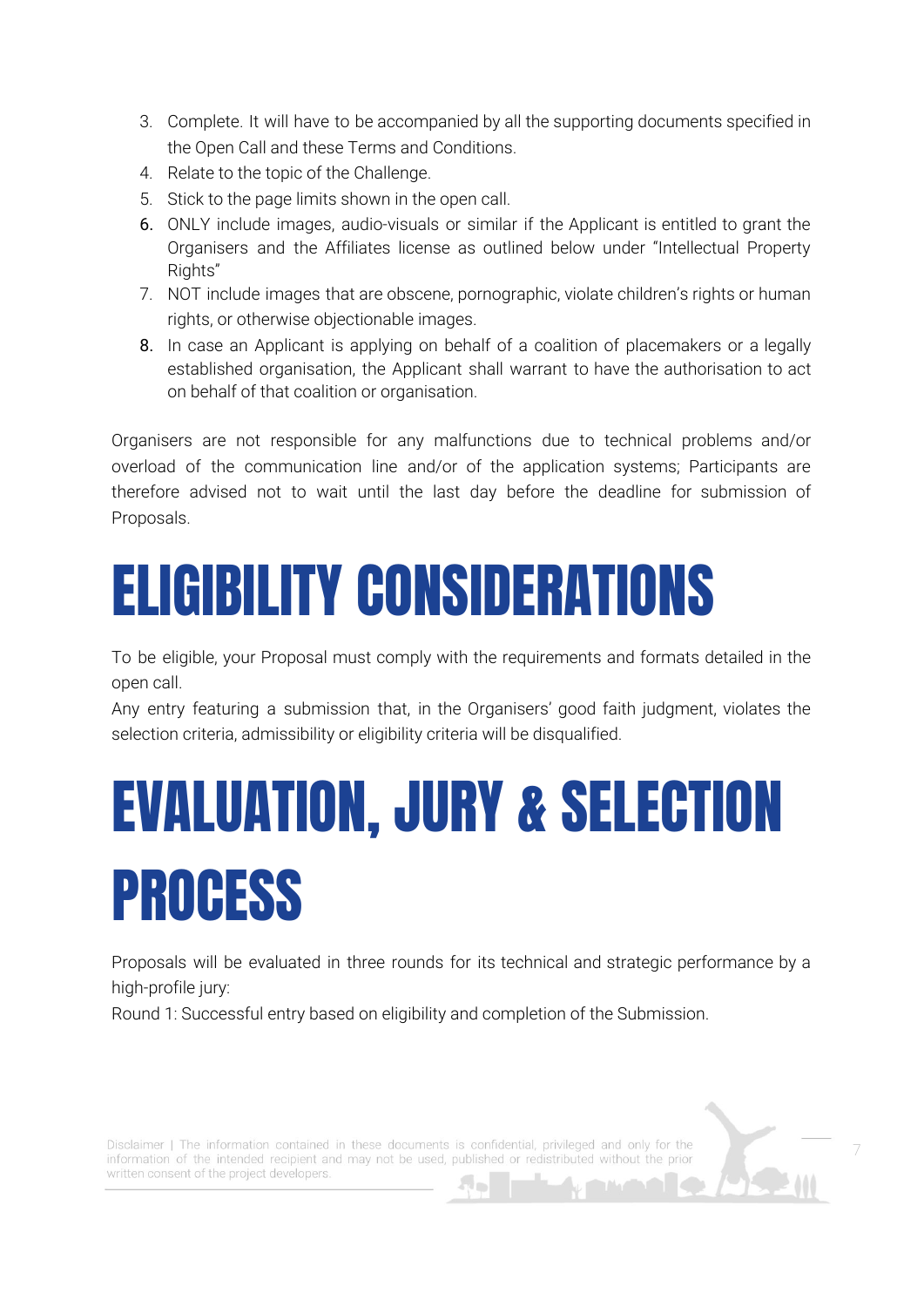Round 2: Nomination Jury: Panel of independent experts in child-friendly, safe and playful urban practice.

Round 3: Winners Jury: Panel of global cities leaders and experts.

The Nomination Jury is formed by a group of independent experts in child-friendly, safe and playful urban practice. Their role is to review the applications on a technical basis. Proposals that do not comply with the requirements and formats set up in the open call and these Terms and Conditions will be excluded from the evaluation. The Nomination Jury will nominate fifteen (15) Proposals to The Winners Jury for final selection.

The Winners Jury is formed by a group of global city leaders and experts that will evaluate the nominated Proposals given by the Nomination Jury. The Winners Jury, to the best of their ability, will select a balanced portfolio of Proposals with a range of impact, stakeholders, location, scale and contexts with the potential to mutually reinforce and build international momentum. From this evaluation, a minimum of four (4) Applicants will be selected to be granted the Award. Winners' shall provide their explicit consent to their Proposals being uploaded to the Organisers' Website where they will be made available for viewing by the general public.

Winners will be notified on 23 October 2020 via email.l In the notification email, Winners will be informed about the procedure to accept the Award. Only Winners will be notified. Should any inner get disqualified, the next submission in the rank may be selected.

Organisers shall have no liability for any notification that is lost, intercepted or not received by the inner for any reason. The Jury and the Organisers have no obligation to communicate to The Participants the reasons for not being selected.

Organisers take no responsibility for the final selection of Winners. All jury members are independent and only express their own evaluation. However, in case of receiving a total or less than fifteen (15) submitted Proposals, Organisers reserve the right to reduce the number of selected Proposals to guarantee the quality of The Challenge.

#### <span id="page-8-0"></span>AWARD AND AWARD CONDITIONS

The Award consists of:

● Monetary value to be distributed between the Winners. The budget shall be spent on activities that contribute or lead to the implementation of the initiative. Winners are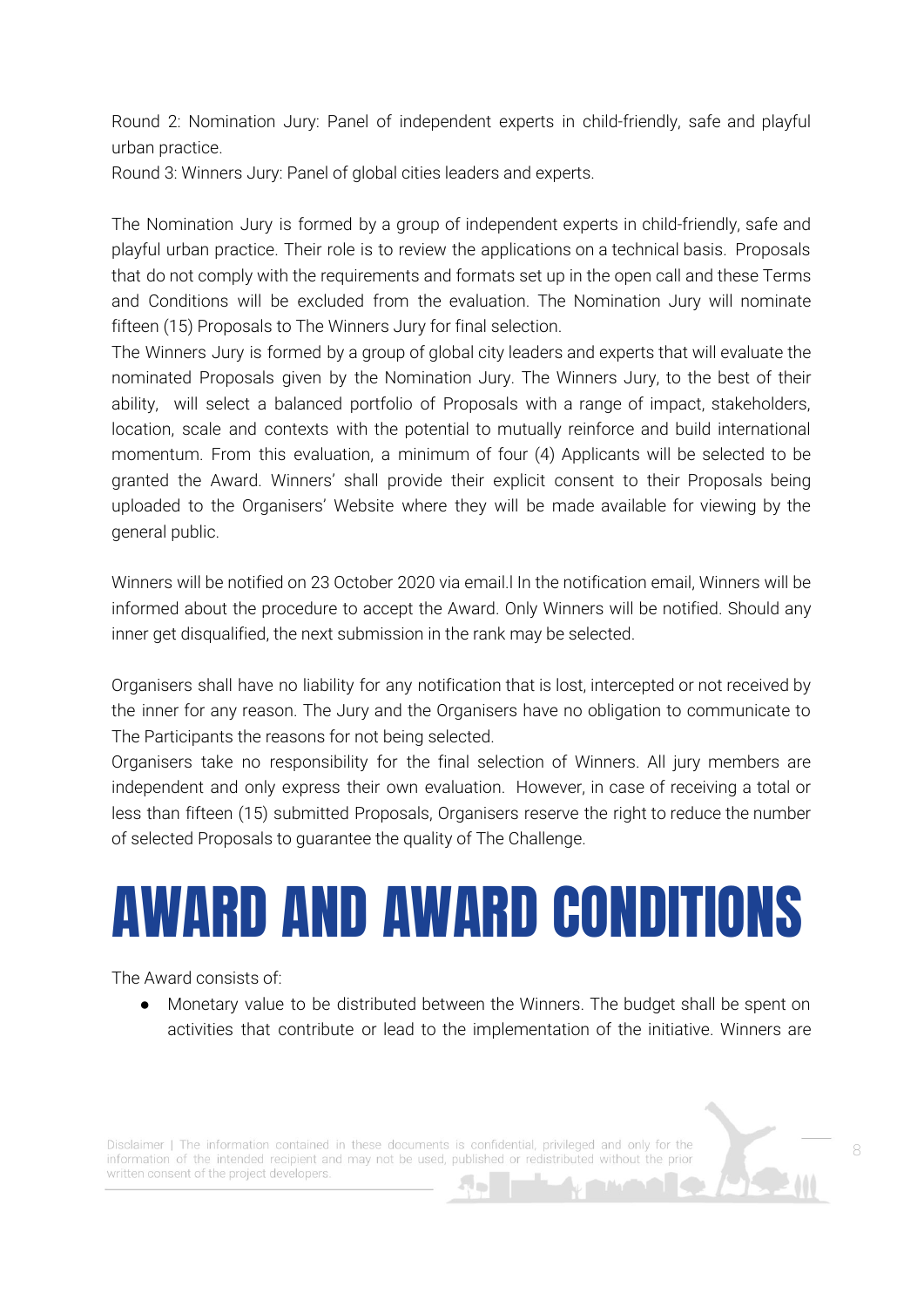invited to find more partnerships and funding opportunities to support the activities that contribute or lead to the implementation of their Proposals.

- Invitations to attend workshops, webinars and meetings that support the impact, scaling and reach of the initiative.
- recognition as a potential approach to scale impact locally or internationally.
- opportunities to present the Proposal to an international network and decision-makers around the globe, having the chance to gain attention for your intervention to grow internationally

There is a total budget of €50,000 euros that will be split between the selected Winners. Winners will be invited to participate in a digital series of events happening in November 2020. These events will reach global audiences in cities and placemakers networks, building momentum for broader impact. Winners will be also invited to join a series of workshops to share knowledge and experiences among them, learn from experts, and continue upgrading their ideas into initiatives with high potential for scalability and replicability in different local or international contexts to enable access to play for children all over the world. The main objectives are to support capacity building processes, to encourage the improvement of child-friendly, safe and playful urban practices and to encourage placemakers to develop projects that, with low-investment, create high impact at scale. Winners will be asked to digitally submit the latest version of their scalability Proposals. The deadline for this submission is 09 December 2020 by 23h59 CET, unless otherwise informed by the Organisers. This final Proposal should include but is not limited to:

- expected risk and outcomes.
- description of the place where the implementation will happen and a brief explanation of the reasons for choosing that particular location.
- evidence of support for the implementation of the Proposal in a given settlement. Permits and local authorisations to implement the Proposal is on the Winners own responsibility. Organisers will only provide an award's certificate to support the process if needed.
- description of the budget for scalability. Winners shall designate enough for media and footage coverage of the interventions to provide high-quality content to share the results. This amount shall be agreed between Organisers and Winners on a case to case basis.
- Improvements made after attending the events that include an estimate of the impact they aim to create.
- A clear timeline for the implementation of their Proposal.

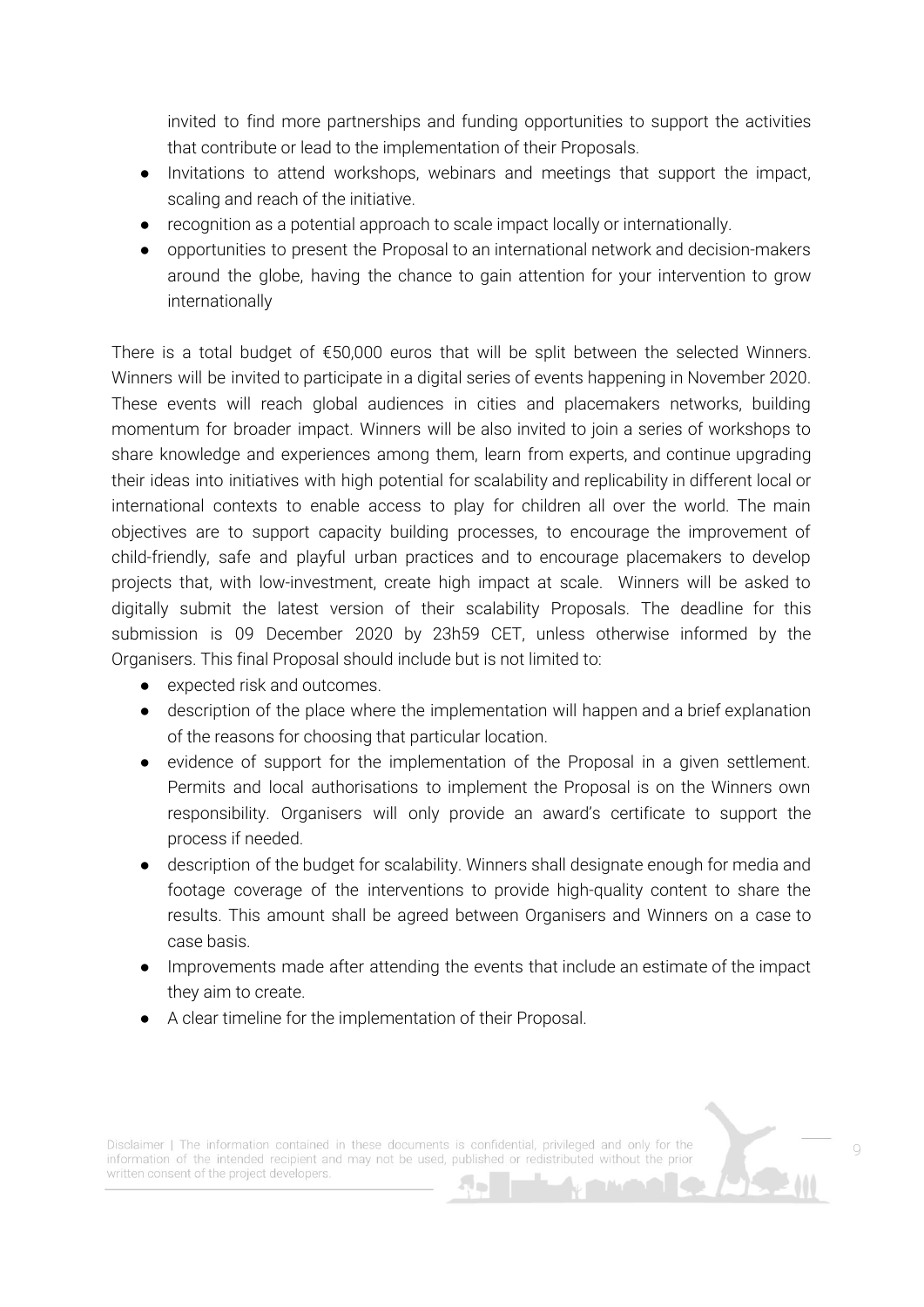The money of the award shall be given to the Winners as follows:

- 30% of the money shall be given to the Winners upon signature of the acceptance of the Award;
- 60 % upon initiation of the implementation as stated in the timeline provided by the Winners and;
- The remaining 10% will be given upon presentation of the final report with the results.

By agreeing on these Terms and Conditions Winners commit, to the best of their ability, to implement their Proposals within six (6) months after receiving the first monetary sum of the Award, and submit their final report upon completion of the implementation which shall not be later than six (6) months subsequent to receiving the first monetary amount of the Award. Organisers might provide specific guidelines to develop the final report. To be valid, this report shall be accompanied by supporting documentation of the expenses incurred. Because the implementation of selected Proposals may take place in times of socio-economic and health uncertainty due to the novel COVID-19 pandemic, Winners and Organisers may agree on different timelines for implementation on a case to case basis.

**NOTE:** Before receiving the Award, Winners shall sign an agreement with certain conditions specifying the use of the award money and the relationship among the parties. Organisers may delegate the authority to sign this agreement to one of the Affiliates.

Organisers reserve the right to cancel the Award at any time if Winners:

- $\bullet$  fail to attend the online events:
- fail to declare they have watched and understood the information shared in the webinar on child-protection given by UNICEF. This webinar will be recorded and posted online to be available to Winners;
- fail to declare they have watched and understood the information shared in the webinar on the science of learning through play given by Real Play Coalition. This webinar will be recorded and posted online to be available to Winners;
- refuse to sign the award agreement;
- do not present the scalability Proposal with a clear indication of the budget and timeline for implementation;
- do not use the budget awarded as stated in this Terms and Conditions;
- do not implement their Proposal. In this case, Winners shall be required to return the total amount of the monetary value received as part of the award.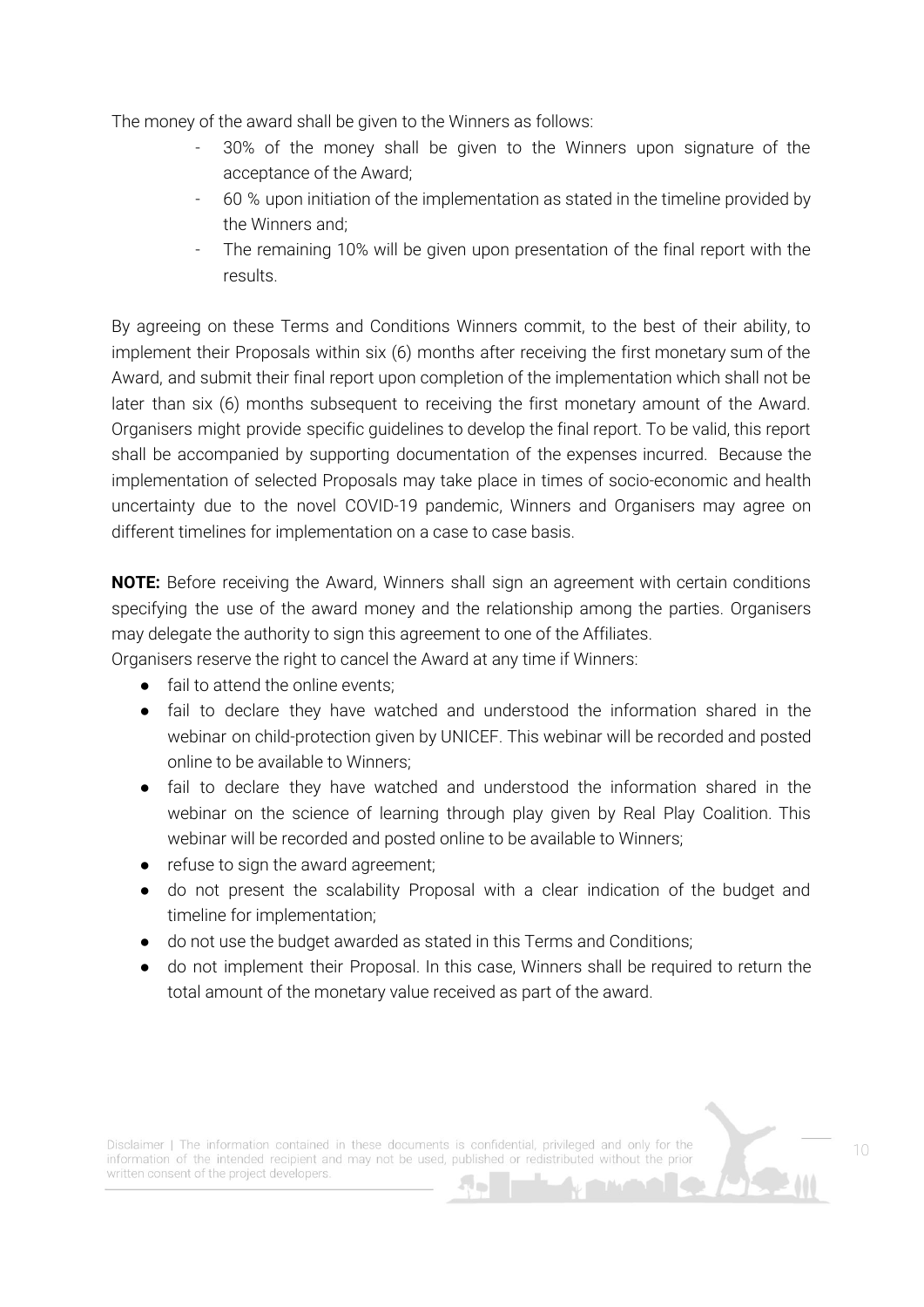No Award substitutions will be allowed. The Award and its benefits shall not be extended or transferred to third parties. Awards will be given only if the Winner fully complies with these Terms and Conditions. Details and other restrictions of the Award not specified in this document will be determined by Organisers in their sole discretion and communicated to the Winners. Each Winner shall be solely responsible for all federal, state and/or local taxes, and the reporting consequences thereof, and for any other fees or costs associated with receiving the award in their countries including but not limited to the costs of the transfer. Organisers make no warranties, and hereby disclaim any and all warranties, express or implied, concerning any Award furnished in connection with the Challenge.

By accepting these Terms and Conditions, Winners (as well as each member of the team, if applicable) complies with these set of rules and will complete the implementation of the scalability Proposal in accordance with the Organisers' instructions. If any Winner (or member of the team, if applicable) fails or refuses to comply with these Terms and Conditions, the Winner (and its whole team, if applicable) will be disqualified and shall be required to return the monetary value of the award.

In the event that a Winner gets disqualified, at any time of the Challenge, Organisers also reserve the right to either split the award granted to that Winner among the other Winners or to select the next highest-ranked submission to join the Challenge as a Winner.

#### <span id="page-11-0"></span>INTELLECTUAL PROPERTY RIGHTS

The Organisers and the Affiliates are committed to sharing knowledge and making it accessible to everyone. In that regard, Organisers and the Affiliates developed the Real Place City Challenge under the principles of open-source dissemination.

The copyright and all other intellectual property rights in the Proposal's content and designs, and later implementation, will remain the property of the Participants. However, by submitting a Proposal, participants understand that, in the event of winning, they explicitly agree that the designs, methodologies and all content that take part in their Proposals and implementation are for open-source dissemination. So far as any rights are owned by a third party, that third party will remain the owner of such rights and participants are required to get, in due time, all authorisations needed to share this material thereof and hereby Winners release the Organisers and the Affiliates from any liability with respect thereto.

Disclaimer | The information contained in these documents is confidential, privileged and only for the information of the intended recipient and may not be used, published or redistributed without the prior written consent of the project developers.

11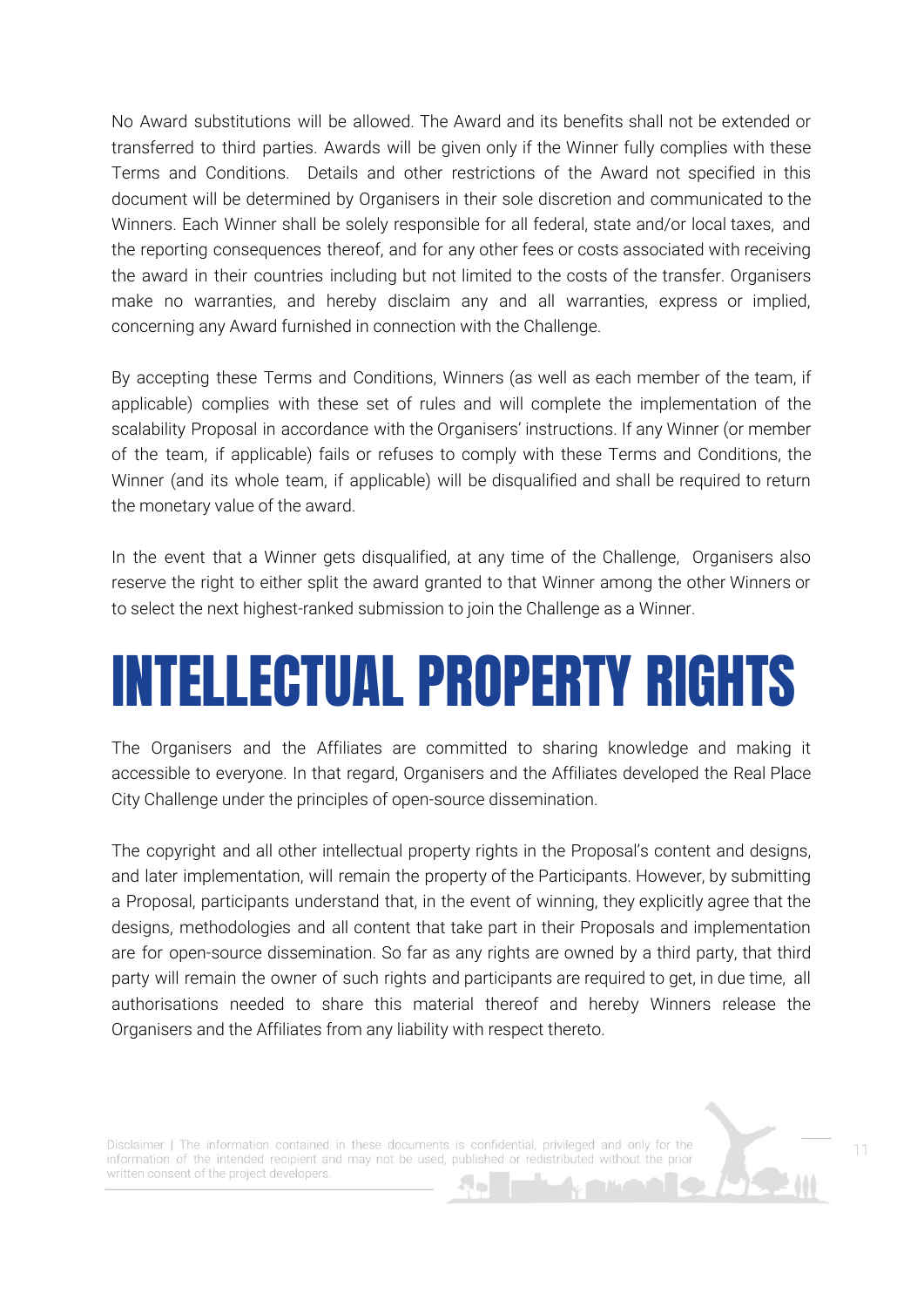Participants also agree that upon submission of their Proposal and, only in the event of being selected as Winners, they grant (free of any charge) Organisers and the Affiliates unlimited right of use and transfer on all deliverables, designs and images for educational and for general marketing or promotional purposes, and other related activities, including but not limited to the incorporation of images within promotional and marketing materials on the Organisers' and the Affiliates websites, in presentations, information screens and any media.

By being selected as a Winner and having accepted the award, in addition to any other award which may be awarded in any other agreement entered into between Organisers and the Winners of the Challenge, each Winner irrevocably grants the Organisers, the Affiliates and their respective successors, assigns and licensees, the right to use such participants name, likeness, biographical information and submission, and any individual(s) participating therein, in any and all media in connection with the Website or the Challenge or the marketing and promotion thereof and hereby release the Organisers and the Affiliates from any liability with respect thereto.

Except as set out in these terms and conditions, neither the participants nor those selected as Winners shall be entitled to use the Real Play Coalition or any individual member of the Real Play Coalition's name and/or logo in any manner without the prior written consent of the Real Play Coalition or the individual member of the Real Play Coalition as the case may be.

By agreeing with these Terms and Conditions, Applicants selected as Winners understand and accept to grant the Organisers and the Affiliates in the Challenge a royalty-free, worldwide, irrevocable, perpetual, non-exclusive license over the photography and audiovisuals contained in the Proposal, scalability Proposal, reports and any other document related to this Challenge, to use, reproduce, distribute, exploit and publicly display in whole or in part in any media now existing or later developed, for any purpose related to advertising and promotion included but not limited to the Real Play City Challenge and further waive off and forever release the Organisers and the Affiliates from and against any and all claims, demands or causes of action arising out of, or associated with Organizers and the Affiliates use of the photography and audiovisuals.

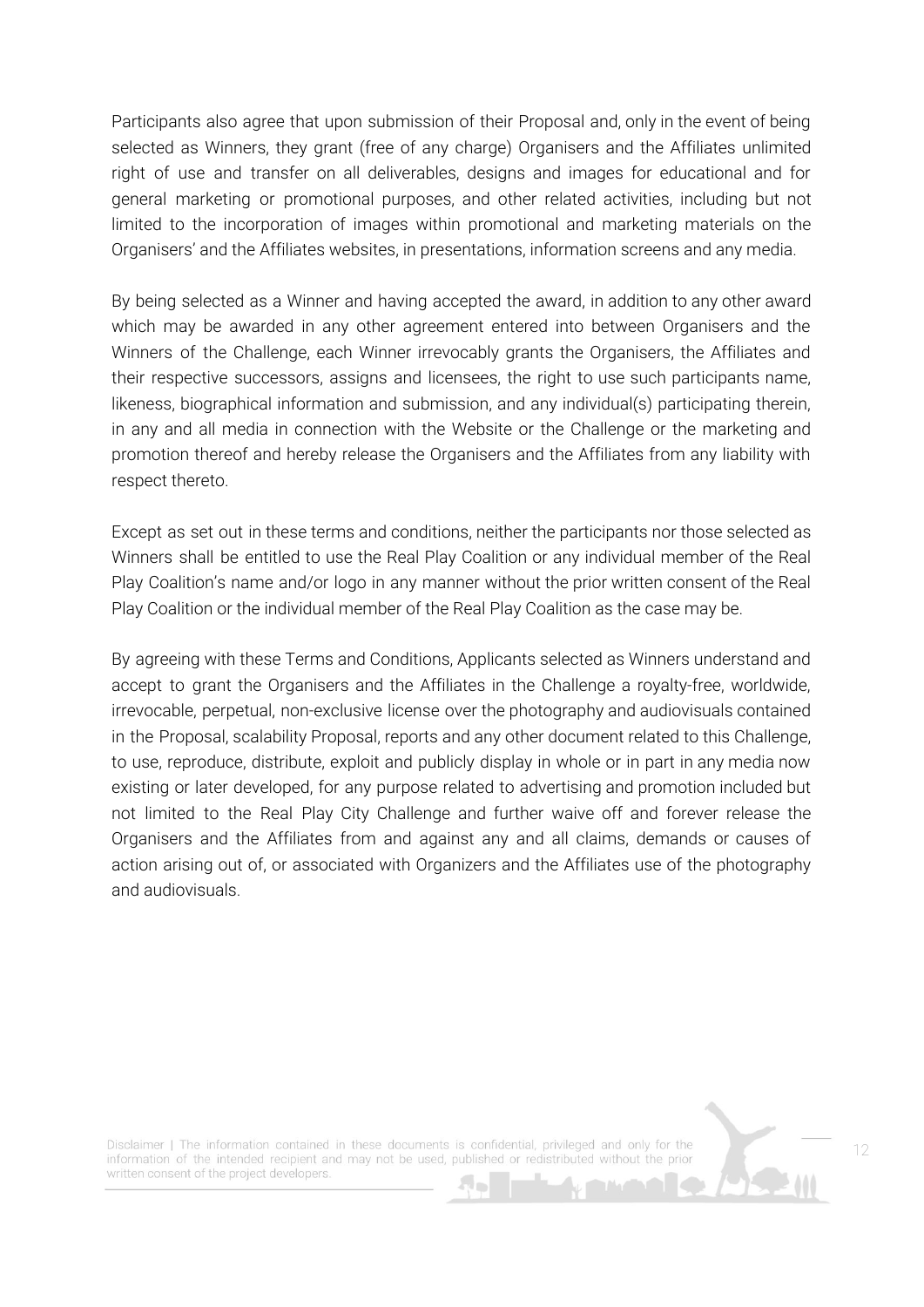#### <span id="page-13-0"></span>PROCESSING OF PERSONAL DATA

The EU Regulation 2016/679 on General Data Protection Regulation is applicable to the Applicant's and team members personal data processing. Applicant's, upon the submission of their Proposals, consent to the collection, use, disclosure and processing of their personal data in accordance with the Organisers Privacy Policy applicable for the Challenge. The Data Controller of the personal data provided by the participants is Ingka Group (IKEA) -on behalf of the Real Play Coalition- and STIPO. Personal data will be collected as part of the participant's selection and admission and processed for the completion of the latter as well and for all related activities related to the development of the Real Play City Challenge. Personal data may also be processed with automated tools in compliance with the principles of accountability, lawfulness, correctness, minimization, transparency, integrity, accuracy, confidentiality and proportionality.

All personally identifiable information collected in connection with the Real Play City Challenge will be used by the Organisers and the Affiliates. Any communication or information sent to the Organisers and/or by electronic mail or otherwise is and will be treated as non-confidential and non-proprietary.

#### <span id="page-13-1"></span>LIABILITY & INDEMNIFICATION

In these Terms and Conditions and any further agreement signed by the Organisers and the Winners, where it is stated that the Organisers and the Affiliates are not responsible for any act, omission, fact or circumstance, or may act in a certain way, that means that the Organisers and the Affiliates are not liable for such act, omission, fact or circumstance in any jurisdiction.

In that regard, Organisers and the Affiliates shall not be responsible or liable for and are hereby released from, any and all costs, injuries, losses or damages of any kind, including, without limitation, death and bodily injury, due in whole or in part, directly or indirectly, to the participation in the Challenge or any Challenge-related activity (e.i. construction and use of the installations build as part of the implementation of the Proposal), or from participant's acceptance, receipt, possession and/or use or misuse of any award, and have not made any warranty, representation or guarantee express or implied, in fact, in law, with respect to any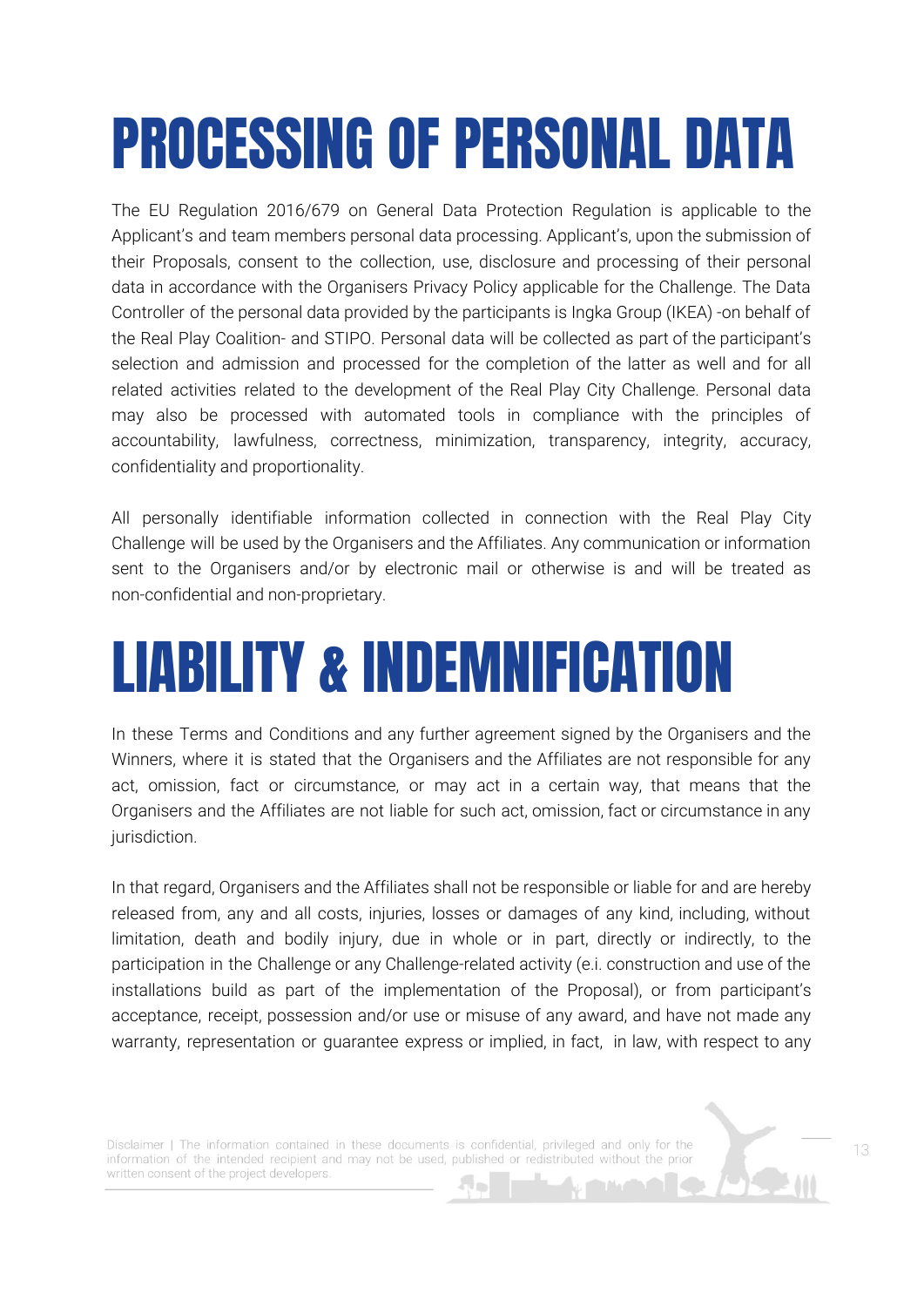award, including, without limitation, to such award's quality or fitness for a particular purpose. All Participants are advised to take all applicable insurances needed in their respective jurisdictions before participating in any Challenge related activity.

The Organisers and the Affiliates undertake no responsibility whatsoever for any loss of or any damage to any person or installations built by the Participants, whether arising from any act, omission, fire, default, error, neglect or theft and Organisers and the Affiliates exclude all liability to the maximum extent permitted by law.

Participants applying on behalf of a coalition of placemakers or a legally established organisation shall warrant and represent that they have authorisation to act on behalf of that coalition or organisation.

Each Participant and/or team that enters into this Challenge represents and warrants that (i) the Proposal, its photography and imaging material, and its implementation does not and will not violate or infringe upon the intellectual property rights or other rights of any third party; (ii) the Proposal, its photography and imaging material, and its implementation does not and will not violate or infringe upon any children's and humans rights; (iii) the Proposal does not and will not violate any applicable laws, and is not and will not be defamatory or libellous, and (iv) that the person or team participating in the Challenge owns or has the property rights and/or authorisation to use the documents, photographs and ideas presented in the Proposal and scalability Proposal if selected as a Winner. Participants understand that pictures and/or videos used in their Proposal, and later, pictures and/or videos derived from the implementation of their Proposal may be used by the Organisers and the affiliates for advertising, promotion or otherwise showcase the Real Play City Challenge and that any breach of intellectual property and/or compliance with children's rights can cause potentially serious damage or loss to the Organiser and the Affiliates, for which participants will be liable. Each participant agrees to indemnify and hold the Organisers and the Affiliates harmless from and against any and all third party claims, actions or proceedings of any kind and from any and all damages, liabilities, costs and expenses relating to or arising out of the development and implementation of the Proposal, and any breach or alleged breach of any of the warranties, representations or agreements arising from their participation in the Challenge.

Participants that incorporate any intellectual property or material owned by a third party into the application submitted to do so at their own risk. Without in any way limiting, expanding or amending this Terms and Conditions and Privacy Notice which shall remain in full force and effect if Organisers or the Affiliates are duly notified that any element of a participant's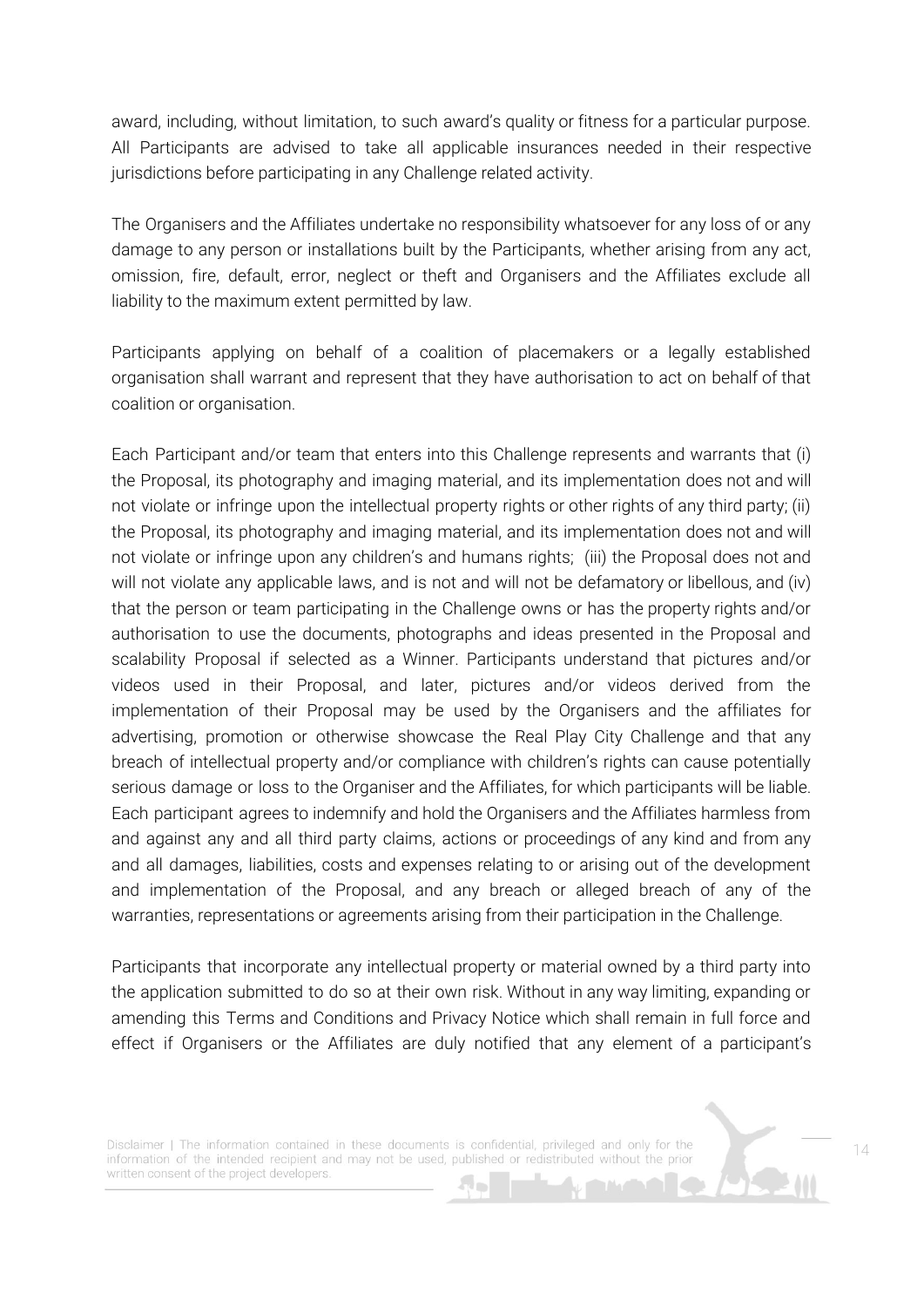Proposal infringes upon the rights of another person and/or receives a legally valid request to remove the affected Proposal from the Challenge and/or the website because of such infringement, such Proposal may be removed and/or disqualified from the Challenge, as the Organisers may determine in its sole discretion. Further, no participant will be eligible to receive an award unless the Organiser determines, in its sole and absolute discretion, that such participant's Proposal has been or can be sufficiently cleared for legal purposes.

#### <span id="page-15-0"></span>NATURE OF RELATIONSHIP

Each participant hereby acknowledges and agrees that the relationship between the participant and the Organisers and the Affiliates is not a confidential, fiduciary, or other special relationship and that the participant's decisions to submit their Proposal for purposes of the Challenge do not place the Organisers and the affiliates in a position that is any different from the position held by members of the general public with regard to elements of the participant's Proposal. Each participant acknowledges and agrees that the Organisers and the Affiliates do not now and shall not have in the future any duty or liability, direct or indirect, vicarious, contributory, or otherwise, with respect to the infringement or protection of the copyright in and to the Proposals. Finally, each participant acknowledges that, with respect to any claim made by participants relating to or arising out of a Challenge's Organiser actual or alleged exploitation or use of any Proposal or other material submitted in connection with the Challenge, the damage, if any, thereby caused to the participant will not be irreparable or otherwise sufficient to entitle such participant to seek injunctive or other equitable relief and participant's rights and remedies in any such event shall be strictly limited to the right to recover damages, if any, in an action at law.

#### NO OBLIGATION TO USE

Organisers and the Affiliates shall have no obligation (express or implied) to use any Proposal or any materials or content created by the Winners during or after the implementation of their Proposals or to otherwise exploit any Proposal or, if commenced, to continue the distribution or exploitation thereof, and Organisers may at any time abandon the use of the Proposal for any reason, with or without legal justification or excuse, and participants shall not be entitled to any damages or other relief by reason thereof.

Disclaimer | The information contained in these documents is confidential, privileged and only for the information of the intended recipient and may not be used, published or redistributed without the prior written consent of the project developers.

15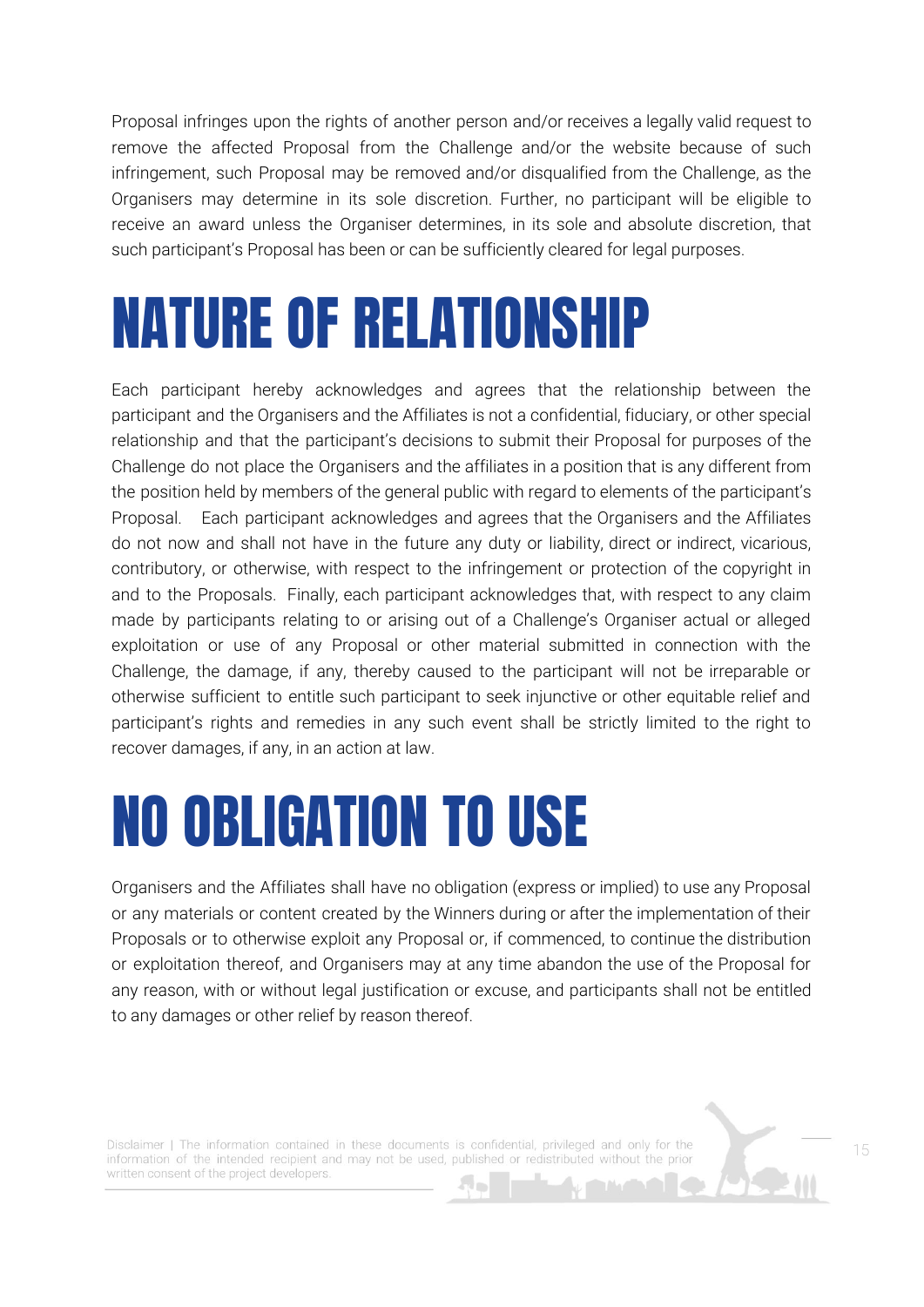#### <span id="page-16-0"></span>DATES & DEADLINES

Because of the unique nature and scope of the Challenge and because it is being launched amid a time of socio-economic uncertainty due to the novel COVID-19 pandemic, and because Organisers cannot accurately predict the number of Proposals that will participate in the Challenge, Organisers reserves the right, in addition to those other rights reserved herein, to modify any date(s) or deadline(s) set forth in these Terms and Conditions or otherwise governing the Challenge. In that regard, Organisers will notify participants with the decision and new timelines.

#### <span id="page-16-1"></span>GOVERNING LAW/JURISDICTION

All issues and questions concerning the construction, validity, interpretation and enforceability of these official rules or the rights and obligations of participants or organisers in connection with the challenge shall be governed by and construed in accordance with the laws of The Netherlands without giving effect to any choice of law of conflict of law rules or provisions that would cause the application of any other country or state's law.

#### <span id="page-16-2"></span>MISCELLANEOUS

The open call as well as official communications made by Organisers are attached to this document and will become binding rules for Organisers and Participants.

Organisers reserve the right to modify, extend, suspend, or terminate the Challenge if they determine, in its sole discretion, that the Challenge is technically impaired or corrupted or that fraud or technical problems, failures or malfunctions or other causes beyond Organisers' control have destroyed or severely undermined or to any degree impaired the integrity, administration, security, proper play and/or feasibility of the Challenge as contemplated herein. In the event, Organisers are prevented from granting the Award or continuing with the Challenge as contemplated herein and in the open call by any event beyond its control, including but not limited to fire, flood, socio-natural or man-made disasters, riot or civil disturbance, terrorist threat or activity, war (declared or undeclared) or any federal state or